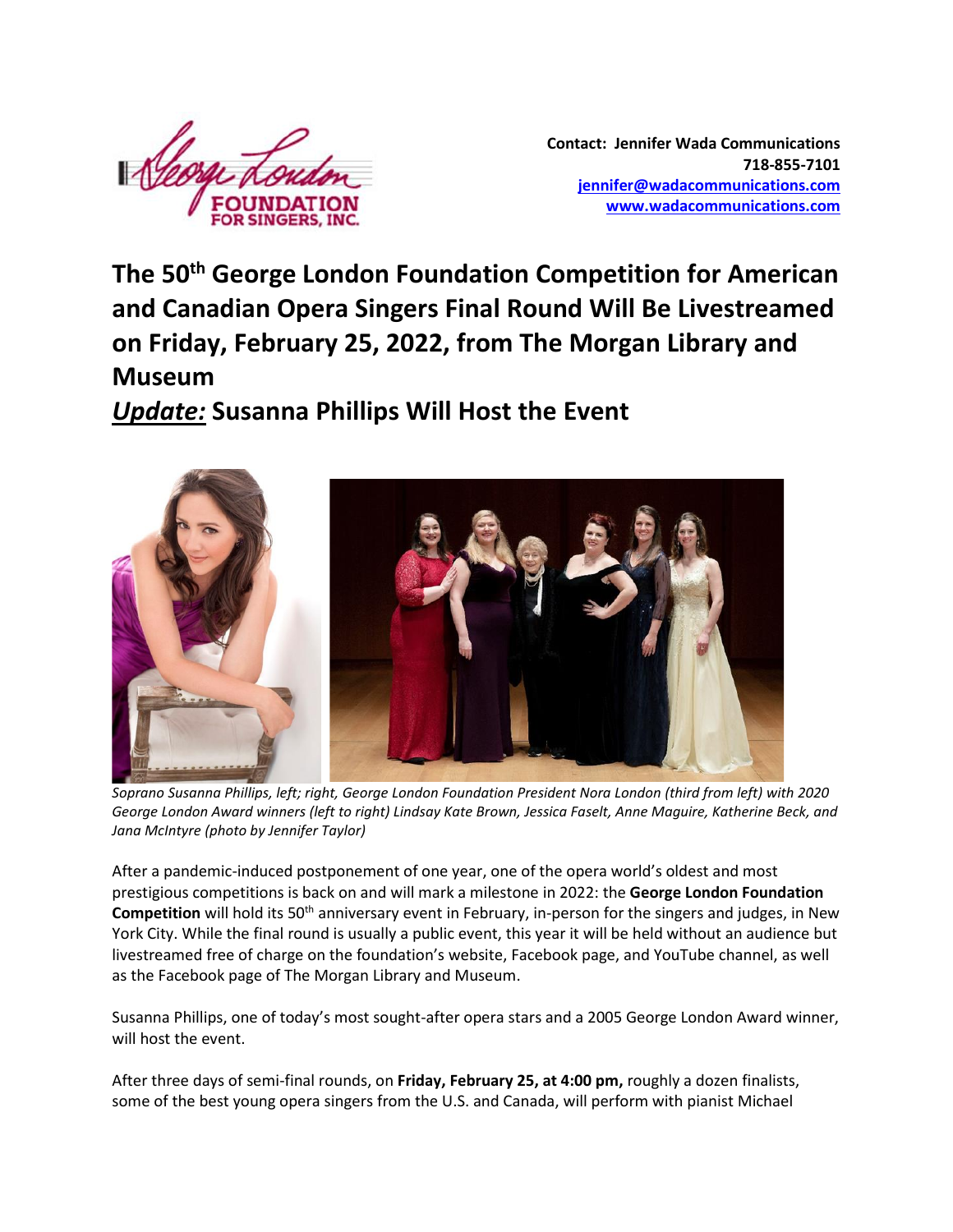Fennelly before a panel of judges at The Morgan Library & Museum's Gilder Lehrman Hall. Each finalist performs one selection, and the winners are announced immediately after the judges' deliberations. Up to five singers will receive the **George London Award**, currently a \$10,000 prize, and the remaining finalists will receive Encouragement Awards of \$2,000.

The George London Foundation and Competition are named for the legendary Canadian-American bassbaritone who was one of the great opera singers of 20th century. Since 1971, the competition has given more than 300 awards, and a total of more than \$2 million, to an outstanding roster of artists many of whom have gone on to international stardom – the list of past winners includes Christine Brewer, Joyce DiDonato, Renée Fleming, Christine Goerke, Catherine Malfitano, James Morris, Matthew Polenzani, Sondra Radvanovsky, Neil Shicoff, and Dawn Upshaw, to name just a few. As The New York Times recently noted, "this prestigious competition … can rightfully claim to act as a springboard for major careers in opera."

This year's panel of judges includes soprano Harolyn Blackwell, mezzo-soprano Susan Quittmeyer, bass James Morris, and George London Foundation Executive Director John Hauser.

The livestream will be available at these pages: [George London Foundation website](https://www.georgelondon.org/) [George London Foundation Facebook page](https://www.facebook.com/profile.php?id=100075484692623) [George London YouTube](https://www.youtube.com/channel/UC42f7RPxWBMyteub5oVY0OQ) channel [The Morgan Facebook page](https://www.facebook.com/morganlibrary)

The 2020 George London Award winners were sopranos Jessica Faselt and Jana McIntyre and mezzosopranos Katherine Beck, Lindsay Kate Brown, and Anne Maguire. The 2020 competition took place in February, just before the Covid-19 pandemic brought concerts to an international halt.

See the full list of George London Award winners[: www.georgelondon.org/competition](http://www.georgelondon.org/competition)

The second event in the George London Foundation's season is a recital by **Aaron Blake, tenor, with Ken Noda, piano** on Sunday, April 24, 2022, at 4:00 pm at The Morgan*.* Aaron Blake, a 2017 George London Award winner, has received recent acclaim for performances in some of the opera world's most prominent productions: the role of Timothy Laughlin in Gregory Spears's *Fellow Travelers*; a New York City Opera debut as Louis in Peter Eötvös' operatic adaptation of *Angels in America*; The High Priest of Amon in Philip Glass's *Akhnaten* at the Metropolitan Opera; and Tamino in the Komische Oper Berlin production of Mozart's *The Magic Flute*.

## **The Legacy of George London**

George London maintained an interest in the support of young singers throughout his life. Following an acclaimed international singing career, London held positions as Artistic Director of the John F. Kennedy Center for the Performing Arts and Director of the National Opera Institute, as well as the head of the Washington Opera, and he devoted a great part of the time and energy of his later years to the nurturing of rising young artists. "Remembering his difficult road to success, George wanted to devise a way to make the road a little easier for future generations of singers," said George London Foundation President Nora London. Initially created under the auspices of the National Opera Institute, the George London Awards program has been administered since 1990 directly by the Foundation as a living legacy to George London's own exceptional talent and generosity.